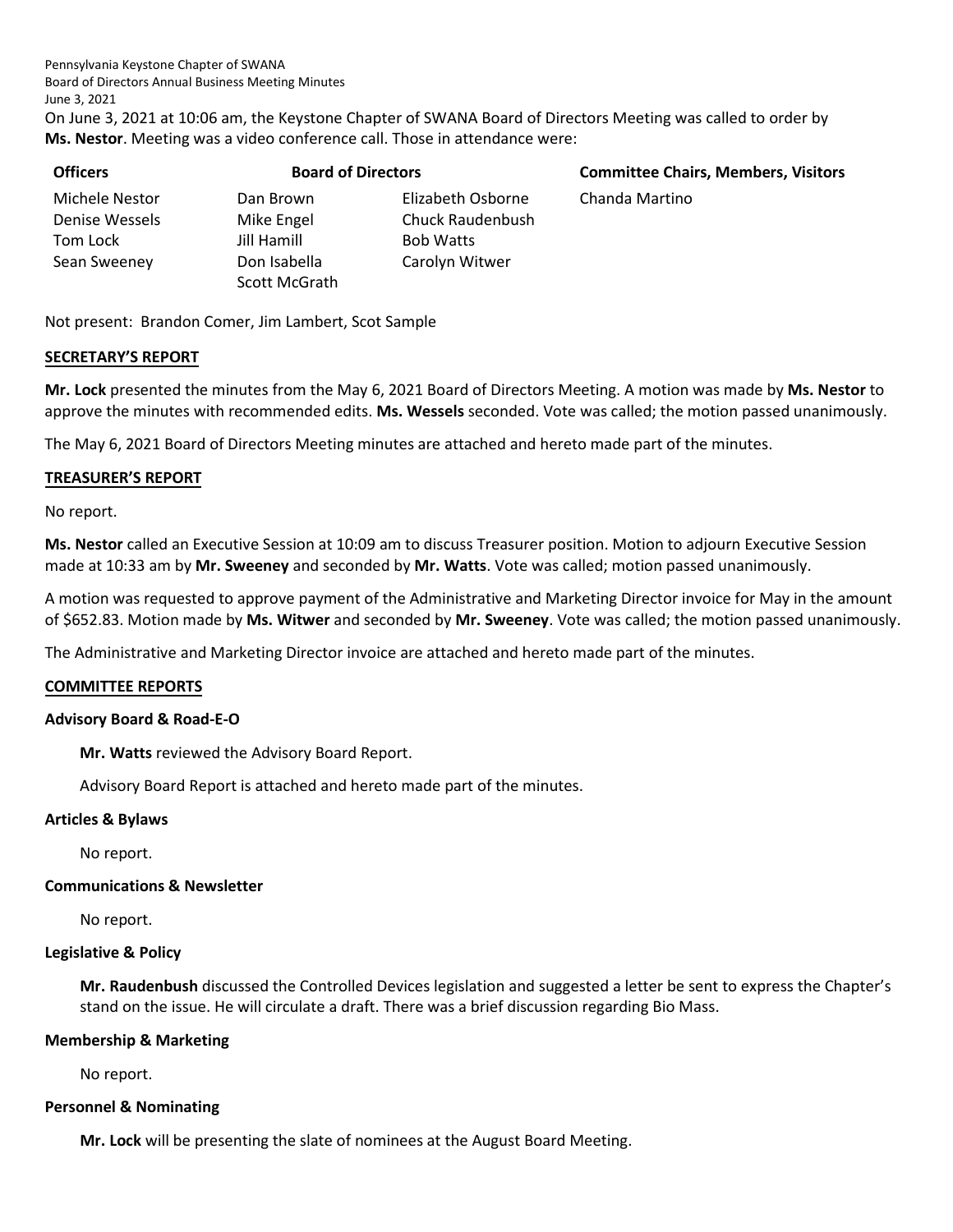### **Fall Conference**

**Ms. Nestor** presented plans for two events in the spring of 2022. PWIA is in support of both events and both will be held at the Hilton. The first will potentially be a recycling event in March and the second event is a Safety Summit in May. **Ms. Osborne** will be spearheading the Safety Summit. Possibilities include an 8 am start with continental breakfast and a Young Professionals event the night before.

## **Mini-Tech Seminars**

There are two upcoming mini-technical sessions: July 27 at Lanchester Landfill and August 24 at MillFair Landfill. Registration is open for both events.

## **Safety**

No report.

## **Scholarships**

**Mr. Brown** presented the Scholarship Committee's recommendations for this year's scholarship recipients. **Mr. Raudenbush** made a motion to approve disbursement of the \$6,000 in scholarship funds as presented in the attached report. **Ms. Hamill** seconded. Vote was called; motion passed unanimously.

Scholarship Report is attached and hereto made part of the minutes.

## **Young Professionals**

No report.

## **Strategic Planning**

No report.

## **CHAPTER CALENDAR**

### **June 2021**

- Thursday, 6/3, 10 am **Board Meeting Conference Call**
- 6/1, Deadline for submittal of Grant H. Flint Scholarship recommendations to SWANA
- Nominating Committee presents Slate of Officers and Directors for election

## **July 2021**

## • **No Board Meeting**

• Wednesday 7/15, Article Deadline for Summer Edition of The Keystone

## **August 2021**

- Thursday, 8/5, 10 am **Board Meeting Conference Call**
- Tuesday, 8/24, 10 am Millfair Compost & Recycling Center Mini-Technical Seminar, Erie
- Distribute Summer Edition of *The Keystone*

## **September 2021**

- **9/9, Chapter Annual Business Meeting and Election**, 10 am
- Chapter Fiscal Year Ends

## **OLD BUSINESS**

No Old Business.

### **NEW BUSINESS**

**Mr. Raudenbush** shared his retirement from Waste Management effective July 1, 2021.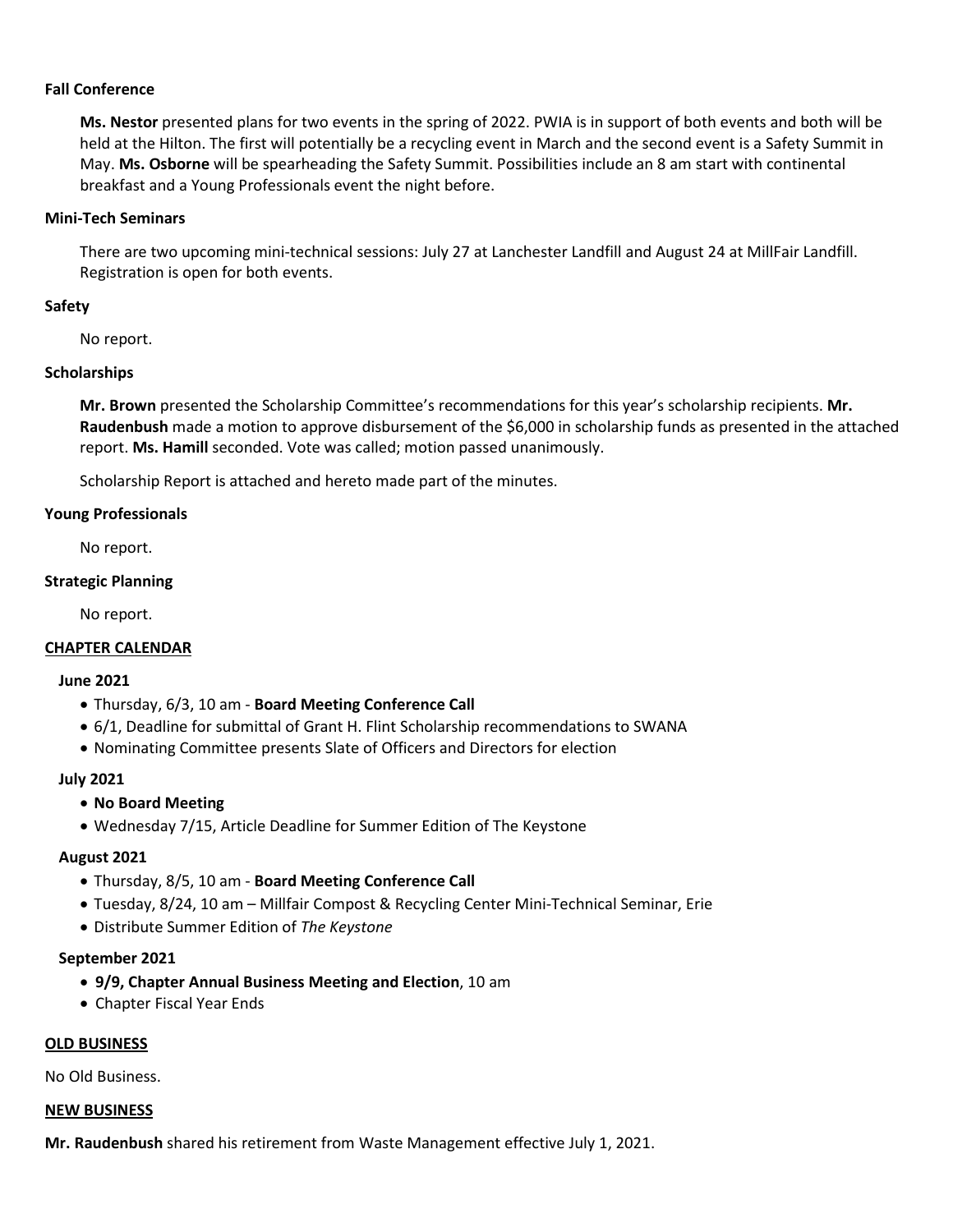## **NEXT MEETING**

The next regularly scheduled meeting of the Keystone Chapter Board of Directors will be a video conference meeting on August 5, 2021 at 10:00 am. All members are welcome.

## **ADJOURN**

With no further business to address, a motion was made to adjourn the meeting at 10:47 am. Motion made by **Mr. Lock** and seconded by **Mr. Watts**. Vote was called; motion passed unanimously.

Respectfully Submitted,

Chanda Martino

Administrative and Marketing Director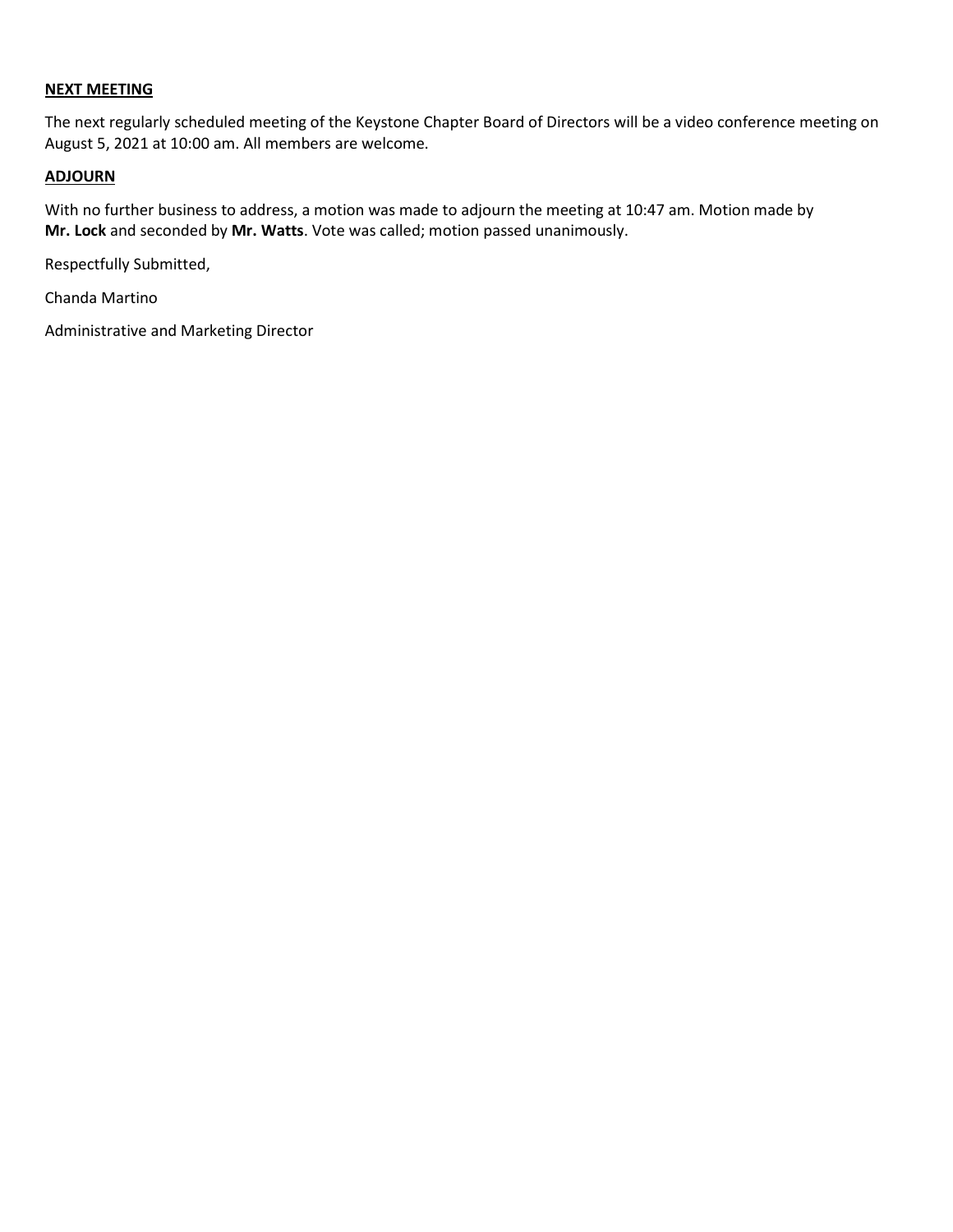| Date 5/28/21   | Page             |
|----------------|------------------|
| Account Number | @XXXXXXXXXX@2202 |
| Enclosures     |                  |

 PA KEYSTONE CHAPTER OF SWANA MATTHEW RYAN FOLTZ 1610 RUSSELL ROAD LEBANON PA 17046 \*\*\*\*\*\*\*\*\*\*\*\*\*\*\*\*\*\*\*\*\*\*\*\*\*\*\* CHECKING ACCOUNT \*\*\*\*\*\*\*\*\*\*\*\*\*\*\*\*\*\*\*\*\*\*\*\*\*\*\*\*\*\*\* Account Title: PA KEYSTONE CHAPTER OF SWANA<br>MATTHEW RYAN FOLTZ MATTHEW RYAN FOLTZ Hometown Business Ckg South Number of Enclosures 2 Account Number @XXXXXXXXXX@2202 Statement Dates 5/03/21 thru 5/31/21 Previous Balance 56,662.54 Days in the statement period 29 1 Deposits/Credits 1,543.20 Average Ledger 56,457.50 3 Checks/Debits 3,667.18 Average Collected 56,457.50 Service Charge .00 Interest Paid .00 Current Balance 54,538.56 --------------------------- Activity in Date Order ---------------------------- Date Description **Description Balance Amount** Balance 5/11 DDA B/P 2154 05/10/21 00569108 13.25- 56,649.29 MSFT \*<E0800EJ MSBILL.INFO WA Card# 3377 5/12 Check 1035 723.93- 55,925.36 5/13 SWANA SWANA CCD 1,543.20 57,468.56 APR21 DUES P911027785 5/25 Check 1036 1036 2,930.00- 54,538.56 ------------------------- Summary By Check Number ------------------------------<br>Date Check No Amount Date Check No Amount Date Check No Amount Date Check No Amount 5/12 1035 723.93 5/25 1036 2,930.00 \* Denotes missing check numbers

\* \* \* END OF STATEMENT \* \* \*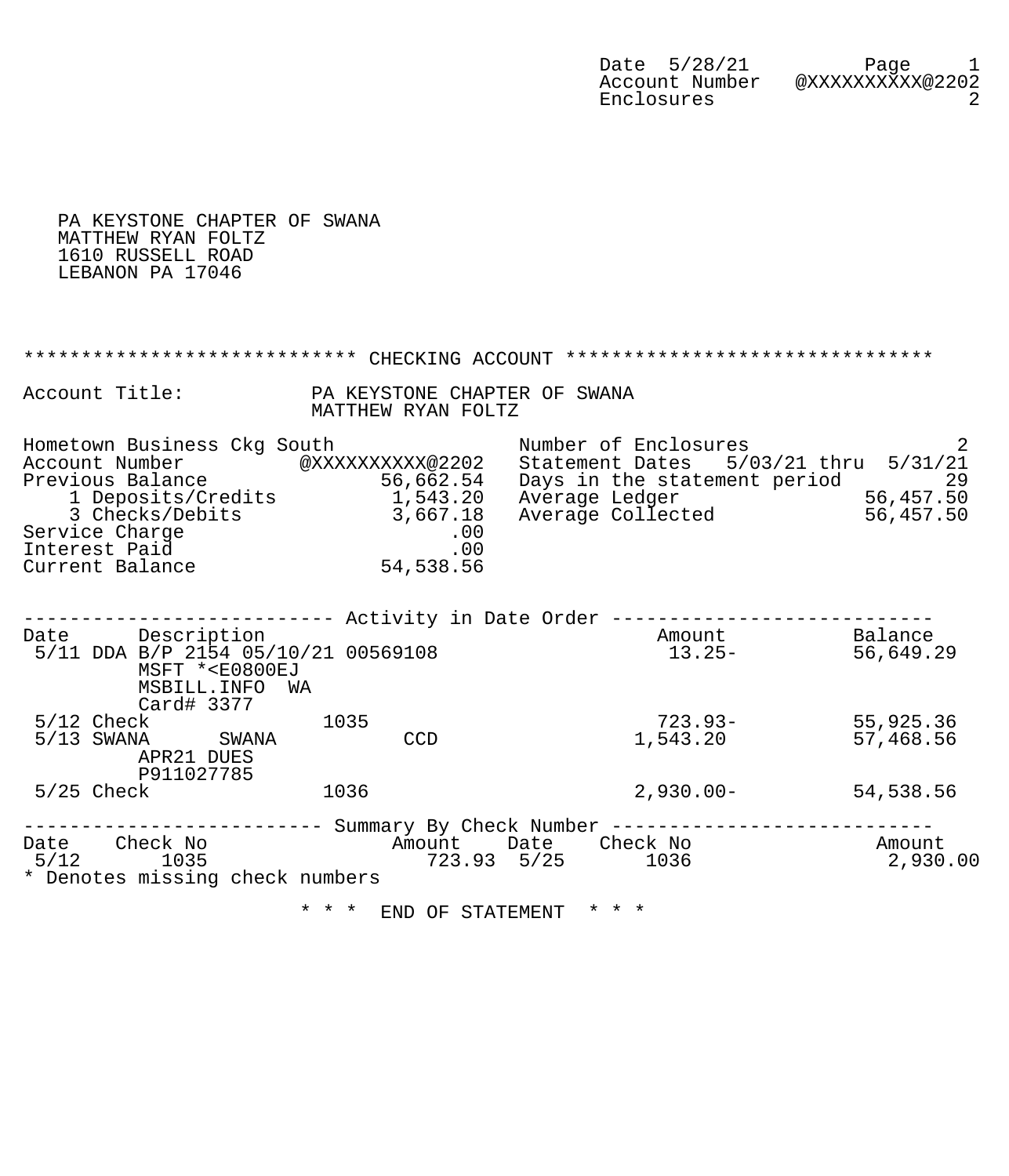# **PORTFOLIO ANALYSIS**

## PREPARED FOR May 25, 2021 **PENNSYLVANIA KEYSTONE CHAPTER**

Page 1 of 7

## PORTFOLIO OBJECTIVE: **Income Focus**

ACCOUNT NUMBER ACCOUNT NAME ACCOUNT TYPE DESCRIPTION

185−21078 PENNSYLVANIA KEYSTONE SELECT−Corporation No Accounts Excluded CHAPTER

## **Account(s) Included Account(s) Not Included**

This report includes assets held at Edward Jones and certain assets held at a vendor for which Edward Jones is broker of record. It excludes Non−ERISA retirement plans, certain 529 plans and certain variable annuities.

**The office of:**

**Steven B Goodhue** Financial Advisor (717) 866-2747

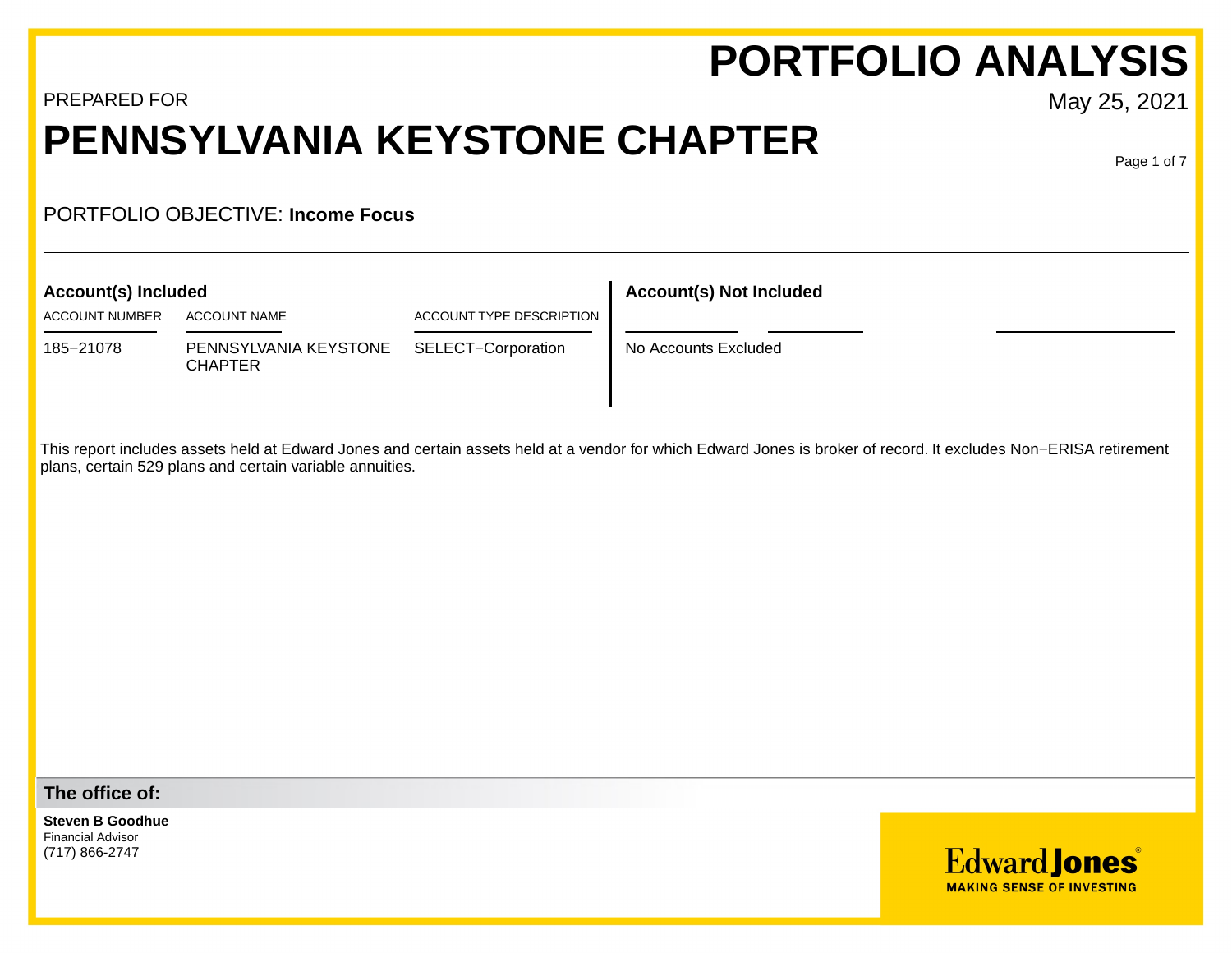## **Important Disclosures Prepared for: PENNSYLVANIA KEYSTONE CHAPTER**

### Page 2 of 7

A variety of investments may help you reach your investment goals. These investments may have different costs, which impact our compensation and, as a result, create a conflict of interest. For more details please ask your financial advisor or visit edwardjones.com/compensation.

For additional information on the scope and terms of your relationship with Edward Jones and your financial advisor as well as the services we offer, please see our Client Relationship Summary and Important Information About Our Brokerage Services documents as well as other important information which can be found at www. edwardjones.com/disclosures/reg−bi−form−crs.

This report is for informational purposes only and is not an account statement. You should not rely on it to reflect your investment holdings at Edward Jones. To review your investment holdings, please refer to your account statement or Online Access. This report may include information about assets held by a vendor outside of Edward Jones ("Vendor−held Assets"). The ownership, quantity and market value of these assets have not been verified by Edward Jones and Edward Jones assumes no responsibility for the accuracy of data relating to these assets. These Vendor−held Assets may not be covered by SIPC. For information on SIPC coverage of the assets, you should contact the vendor. If you believe any of this information is inaccurate or have concerns regarding this report, please contact your financial advisor, call our Client Relations department at 800−411−2357 or review your account online at edwardjones.com/access. Additional important disclosures can be found at edwardjones.com/disclosures.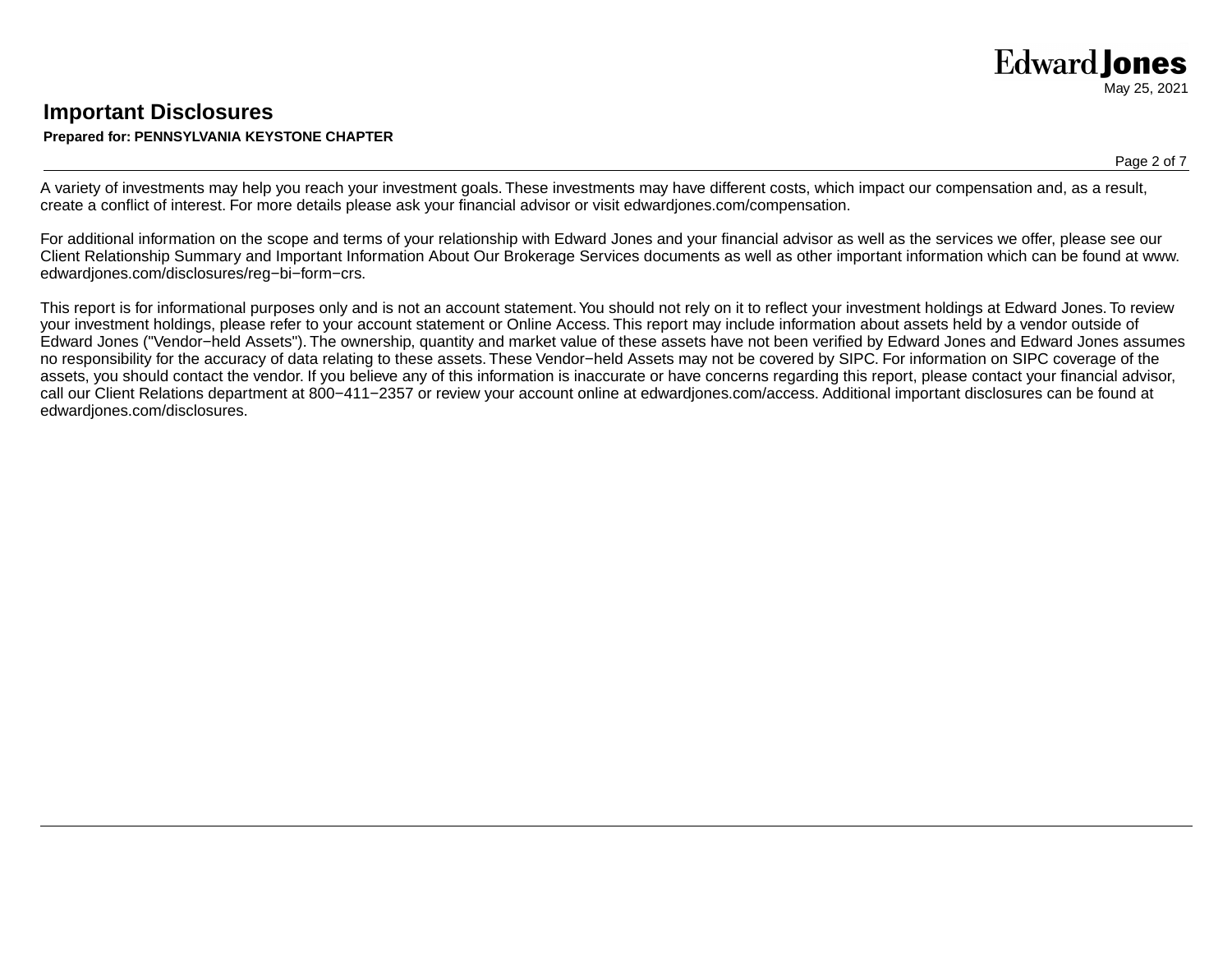

**Income/Dividends can be decreased or totally eliminated at any time.**

While the information presented in this report is believed to be reliable, its accuracy is not guaranteed. It is not intended to replace official records such as transaction confirmations and periodic account statements. I currently available data and do not take into account the commissions, fees or related expenses. It should not be relied upon for cost basis information or to prepare tax returns. Edward Jones has attempted to estimate the yield that might be expected from the portfolio being presented. These estimates are based on historical interest and dividend information and may vary from actual income earned by the account and that might appear in othe Edward Jones. Additional important disclosures can be found at edwardjones.com/disclosures and edwardjones.com/estimated.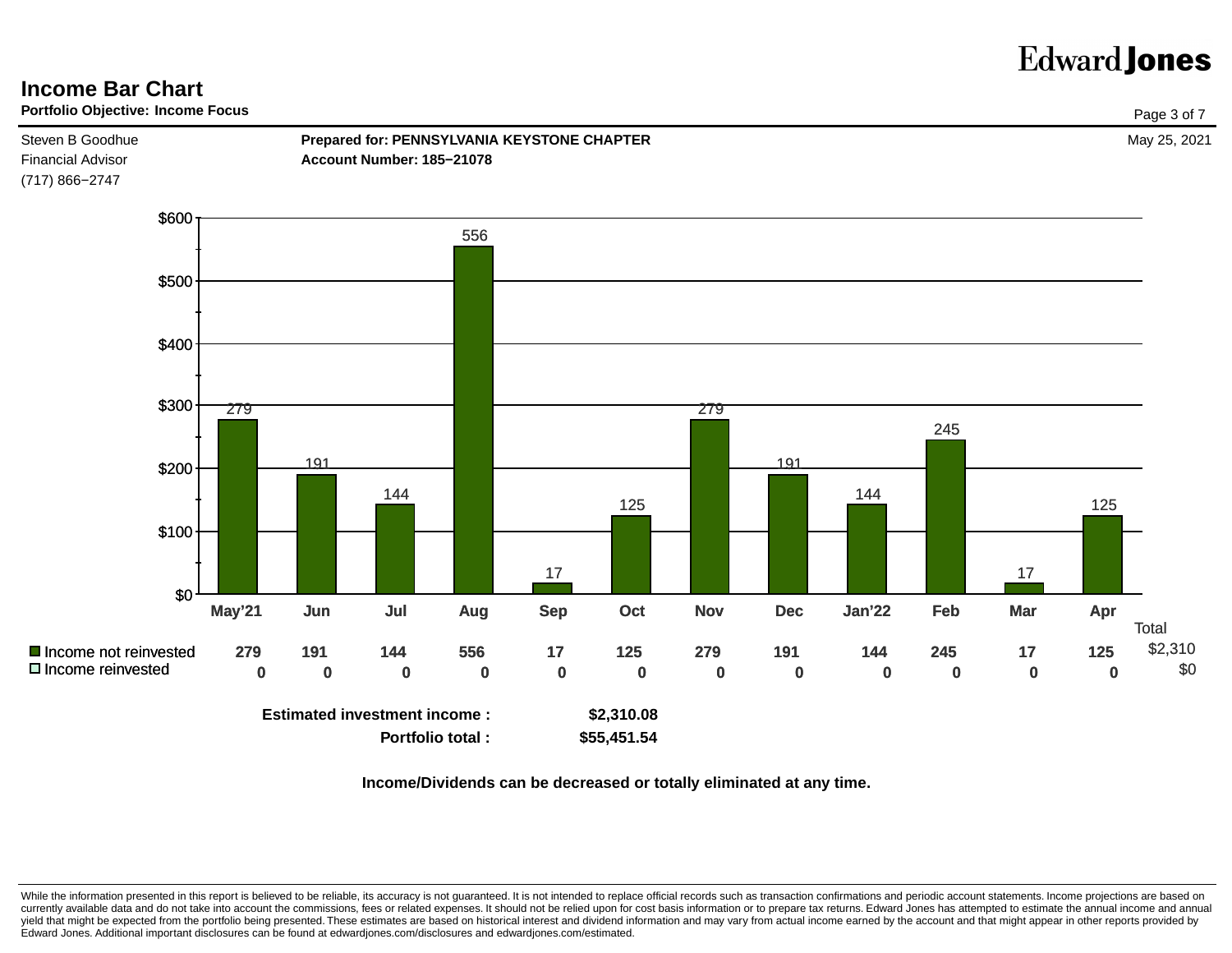| <b>Portfolio Objective: Income Focus</b><br>Page 4 of 7 |                                                                                                       |                                                 |       |                                             |            |         |       |                             |       |      |       |                          |       |         |       |      |       |              |      |
|---------------------------------------------------------|-------------------------------------------------------------------------------------------------------|-------------------------------------------------|-------|---------------------------------------------|------------|---------|-------|-----------------------------|-------|------|-------|--------------------------|-------|---------|-------|------|-------|--------------|------|
|                                                         | Steven B Goodhue                                                                                      |                                                 |       | Prepared for: PENNSYLVANIA KEYSTONE CHAPTER |            |         |       |                             |       |      |       |                          |       |         |       |      |       | May 25, 2021 |      |
|                                                         | <b>Financial Advisor</b>                                                                              |                                                 |       | Account Number: 185-21078                   |            |         |       |                             |       |      |       |                          |       |         |       |      |       |              |      |
|                                                         | (717) 866-2747                                                                                        |                                                 |       | Coupon   Maturity                           | Current    |         |       |                             |       |      |       | Projected Income Sources |       |         |       |      |       | Annual       | Tax  |
| Held                                                    |                                                                                                       |                                                 |       |                                             |            |         |       |                             |       |      |       |                          |       |         |       |      |       |              |      |
| <b>By</b>                                               | Quantity                                                                                              | <b>Investment Name</b>                          | Rate  | Date                                        | Value      | May '21 | Jun   | Jul                         | Aug   | Sep  | Oct   | Nov                      | Dec   | Jan '22 | Feb   | Mar  | Apr   | Income       | Info |
|                                                         |                                                                                                       | <b>Cash and Cash Equivalent</b>                 |       |                                             |            |         |       |                             |       |      |       |                          |       |         |       |      |       |              |      |
|                                                         |                                                                                                       | $415$ CASH                                      | 0.01% |                                             | 416        |         |       |                             |       |      |       |                          |       |         |       |      |       |              |      |
|                                                         |                                                                                                       | <b>Total</b>                                    |       |                                             | \$416      |         |       |                             |       |      |       |                          |       |         |       |      |       |              |      |
|                                                         |                                                                                                       |                                                 |       |                                             |            |         |       |                             |       |      |       |                          |       |         |       |      |       |              |      |
| <b>Income</b>                                           |                                                                                                       |                                                 |       |                                             |            |         |       |                             |       |      |       |                          |       |         |       |      |       |              |      |
| J                                                       |                                                                                                       | 10000 MERCED CA UN HIGH SCH DIST B1             | 6.22% | 08/01/21                                    | 10,101     |         |       |                             | 311   |      |       |                          |       |         |       |      |       | 311          |      |
| J                                                       |                                                                                                       | 5000 WEST CONTRA COSTA CA UNI SCH               | 6.55% | 08/01/24                                    | 5,709      |         |       |                             | 164   |      |       |                          |       |         | 164   |      |       | 328          |      |
| J                                                       |                                                                                                       | 5000 MEMPHIS TN GO RFDG SER 2014B               | 5.00% | 04/01/27                                    | 5,645      |         |       |                             |       |      | 125   |                          |       |         |       |      | 125   | 250          | F    |
| J                                                       |                                                                                                       | 5000 MODESTO CA CITY SCHS JT PWRS               | 7.00% | 06/01/27                                    | 6,431      |         | 175   |                             |       |      |       |                          | 175   |         |       |      |       | 350          |      |
| J                                                       |                                                                                                       | 5000 LOS ANGELES CA UNI SCH BAB GO              | 5.75% | 07/01/29                                    | 6,245      |         |       | 144                         |       |      |       |                          |       | 144     |       |      |       | 288          |      |
| J                                                       | 5000                                                                                                  | <b>COOK CNTY IL GO BUILD AMER</b><br><b>BDS</b> | 6.36% | 11/15/33                                    | 6,730      | 159     |       |                             |       |      |       | 159                      |       |         |       |      |       | 318          |      |
| J                                                       |                                                                                                       | 5000 ADAMS CNTY IL SCH DIST #172 GO             | 3.25% | 02/01/36                                    | 5,319      |         |       |                             | 81    |      |       |                          |       |         | 81    |      |       | 163          | F    |
| J                                                       |                                                                                                       | 5000 ILLINOIS FIN AUTH REV SER A                | 4.12% | 11/15/37                                    | 5,599      | 103     |       |                             |       |      |       | 103                      |       |         |       |      |       | 206          | F    |
| J                                                       |                                                                                                       | 1000 GS BANK FORMERLY GE CAPITAL<br>CD.         | 3.30% | 11/15/23                                    | 1,077      | 17      |       |                             |       |      |       | 17                       |       |         |       |      |       | 33           |      |
| J                                                       |                                                                                                       | 1000 GS BANK FORMERLY GE CAPITAL<br><b>CD</b>   | 3.30% | 03/14/24                                    | 1,080      |         |       |                             |       | 17   |       |                          |       |         |       | 17   |       | 33           |      |
| J                                                       |                                                                                                       | 1000 STATE BANK OF INDIA CD                     | 3.10% | 12/05/24                                    | 1,100      |         | 16    |                             |       |      |       |                          | 16    |         |       |      |       | 31           |      |
|                                                         |                                                                                                       | <b>Total (income not reinvested)</b>            |       |                                             | \$55,037   | \$279   | \$191 | \$144                       | \$556 | \$17 | \$125 | \$279                    | \$191 | \$144   | \$245 | \$17 | \$125 | \$2,311      |      |
|                                                         |                                                                                                       |                                                 |       |                                             |            |         |       |                             |       |      |       |                          |       |         |       |      |       |              |      |
|                                                         |                                                                                                       |                                                 |       |                                             |            |         |       |                             |       |      |       |                          |       |         |       |      |       |              |      |
|                                                         |                                                                                                       | Grand total (income not reinvested)             |       |                                             | \$55,452   | \$279   | \$191 | \$144                       | \$556 | \$17 | \$125 | \$279                    | \$191 | \$144   | \$245 | \$17 | \$125 | \$2,310      |      |
|                                                         | <b>Overall Portfolio Total (Including Assets</b><br>\$55,452<br><b>Excluded from Diversification)</b> |                                                 |       |                                             |            |         |       |                             |       |      |       |                          |       |         |       |      |       |              |      |
|                                                         |                                                                                                       |                                                 |       |                                             |            |         |       |                             |       |      |       |                          |       |         |       |      |       |              |      |
|                                                         |                                                                                                       | <b>Projected Annual Income:</b>                 |       |                                             | \$2,310.08 |         |       | <b>Tax Deferred Income:</b> |       |      |       | \$0.00                   |       |         |       |      |       |              |      |

**Income Analysis**

While the information presented in this report is believed to be reliable, its accuracy is not guaranteed. It is not intended to replace official records such as transaction confirmations and periodic account statements. I currently available data and do not take into account commissions, fees or related expenses. Edward Jones has attempted to estimate the annual income and annual yield that might be expected from the portfolio being present are based on historical interest and dividend information and may vary from actual income earned by the account and that might appear in other reports provided by Edward Jones. Additional important disclosures can be found com/disclosures and edwardjones.com/estimated. **Assets Held By: C−Client outside Edward Jones J−Edward Jones V−Vendor P−Proposed Investment**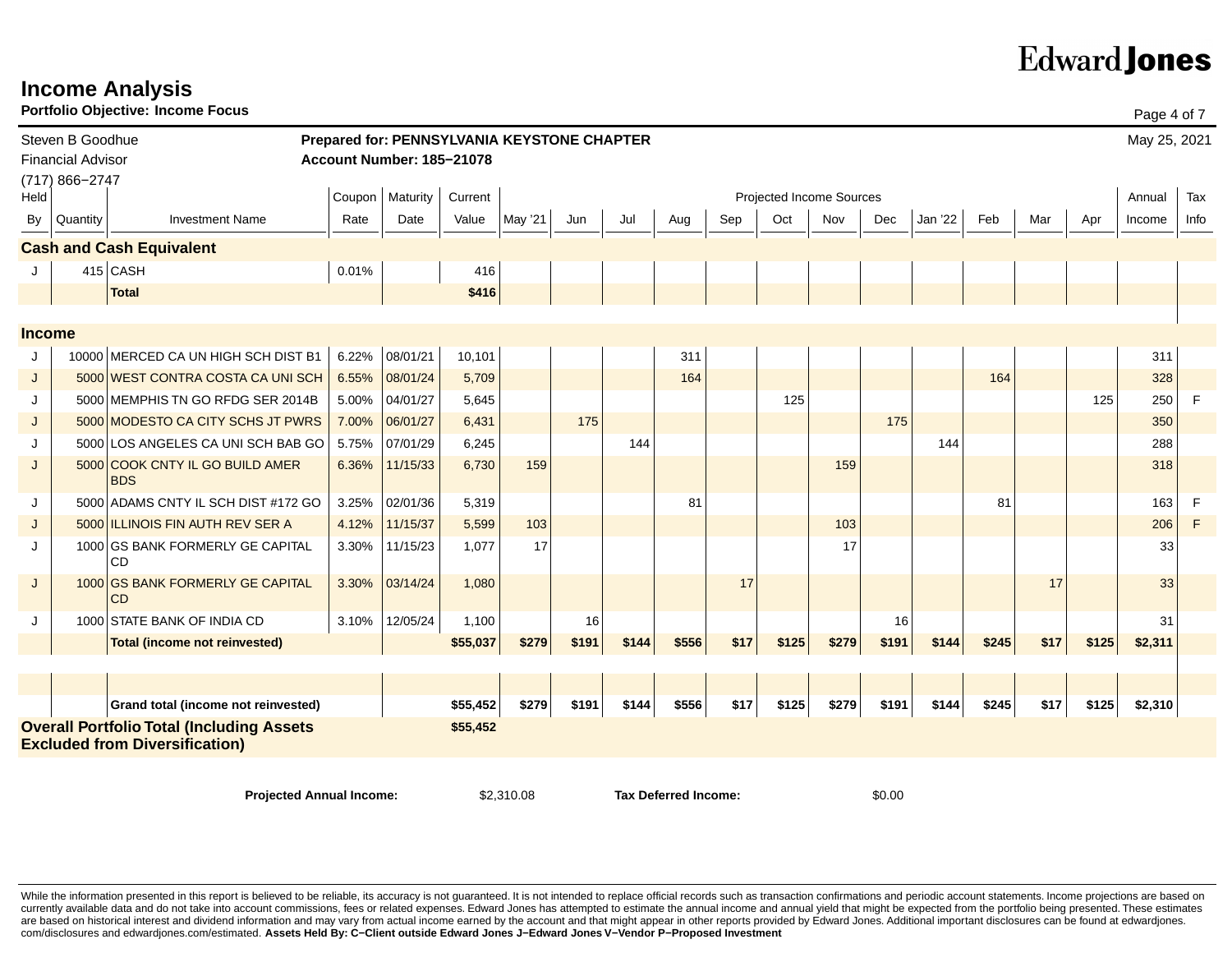| <b>Income Analysis</b> |
|------------------------|
|                        |

**Portfolio Objective: Income Focus**

| Portfolio Objective: Income Focus |                                             |                           |                        |            |  |  |  |  |  |
|-----------------------------------|---------------------------------------------|---------------------------|------------------------|------------|--|--|--|--|--|
| Steven B Goodhue                  | Prepared for: PENNSYLVANIA KEYSTONE CHAPTER | May 25, 2021              |                        |            |  |  |  |  |  |
| <b>Financial Advisor</b>          |                                             | Account Number: 185-21078 |                        |            |  |  |  |  |  |
| (717) 866-2747                    |                                             |                           |                        |            |  |  |  |  |  |
|                                   | Tax Free Income:                            |                           | Income Subject to Tax: |            |  |  |  |  |  |
|                                   | Federal                                     | \$618.76                  | <b>Federal Tax</b>     | \$1,691.32 |  |  |  |  |  |
|                                   |                                             |                           |                        |            |  |  |  |  |  |

Tax Info: (F) Federal tax−exempt

NOTE: Projections are based on historical income payments. Monthly income amounts have been rounded to the nearest dollar.

**Income/Dividends can be decreased or totally eliminated at any time.**

**The income reflected in this report may also be subject to state and local income tax based upon the applicable state and local law where the client resides. The information provided in this report is for** informational purposes only and does not constitute tax advice. Clients should consult their tax professional and state/local tax authority to determine how this information may apply to the client's **specific situation.** 

While the information presented in this report is believed to be reliable, its accuracy is not guaranteed. It is not intended to replace official records such as transaction confirmations and periodic account statements. I currently available data and do not take into account commissions, fees or related expenses. Edward Jones has attempted to estimate the annual income and annual yield that might be expected from the portfolio being present are based on historical interest and dividend information and may vary from actual income earned by the account and that might appear in other reports provided by Edward Jones. Additional important disclosures can be found com/disclosures and edwardjones.com/estimated. **Assets Held By: C−Client outside Edward Jones J−Edward Jones V−Vendor P−Proposed Investment**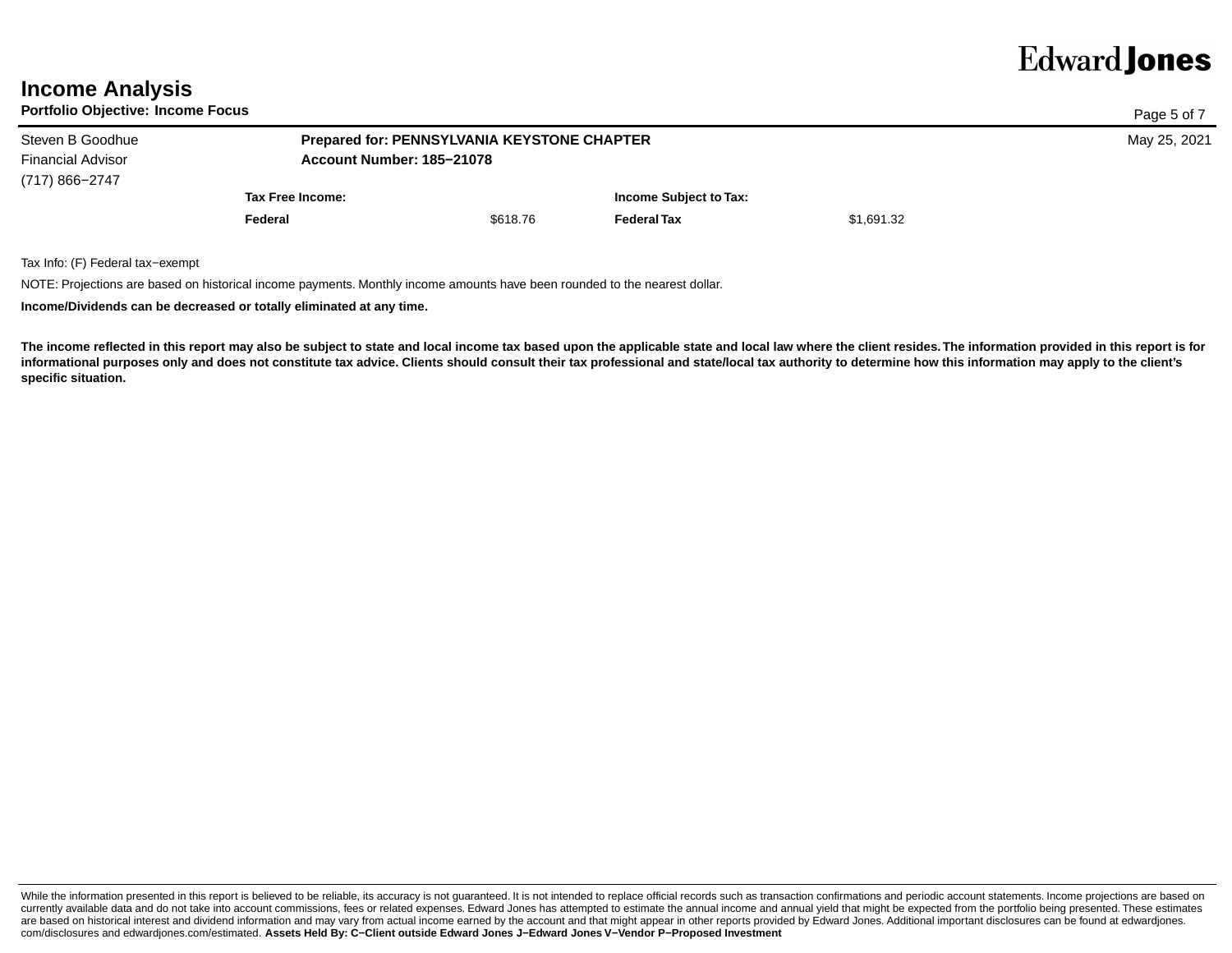## **Laddering Maturity Bar Chart**

## **Portfolio Objective: Income Focus**



|                                          |             | <b>Actual</b> | <b>Suggested Range</b> |
|------------------------------------------|-------------|---------------|------------------------|
| <b>Short Term</b>                        |             |               |                        |
| Maturing in 0 to 5 years $(2021 - 2026)$ | \$19,067.49 | 34.65%        | $30 - 40%$             |
| <b>Intermediate Term</b>                 |             |               |                        |
| Maturing in 6 to 15 years (2027 - 2036)  | \$30,369.60 | 55.18%        | $40 - 50%$             |
| Long Term                                |             |               |                        |
| Maturing after 16 years $(2037 - 2050+)$ | \$5,598.95  | 10.17%        | $15 - 25%$             |
| <b>Portfolio total with maturities</b>   | \$55,036.04 |               |                        |
| <b>Portfolio Total</b>                   | \$55,451.54 |               |                        |

This asset allocation recommendation is based upon the most recent guidance from our Investment Policy Committee.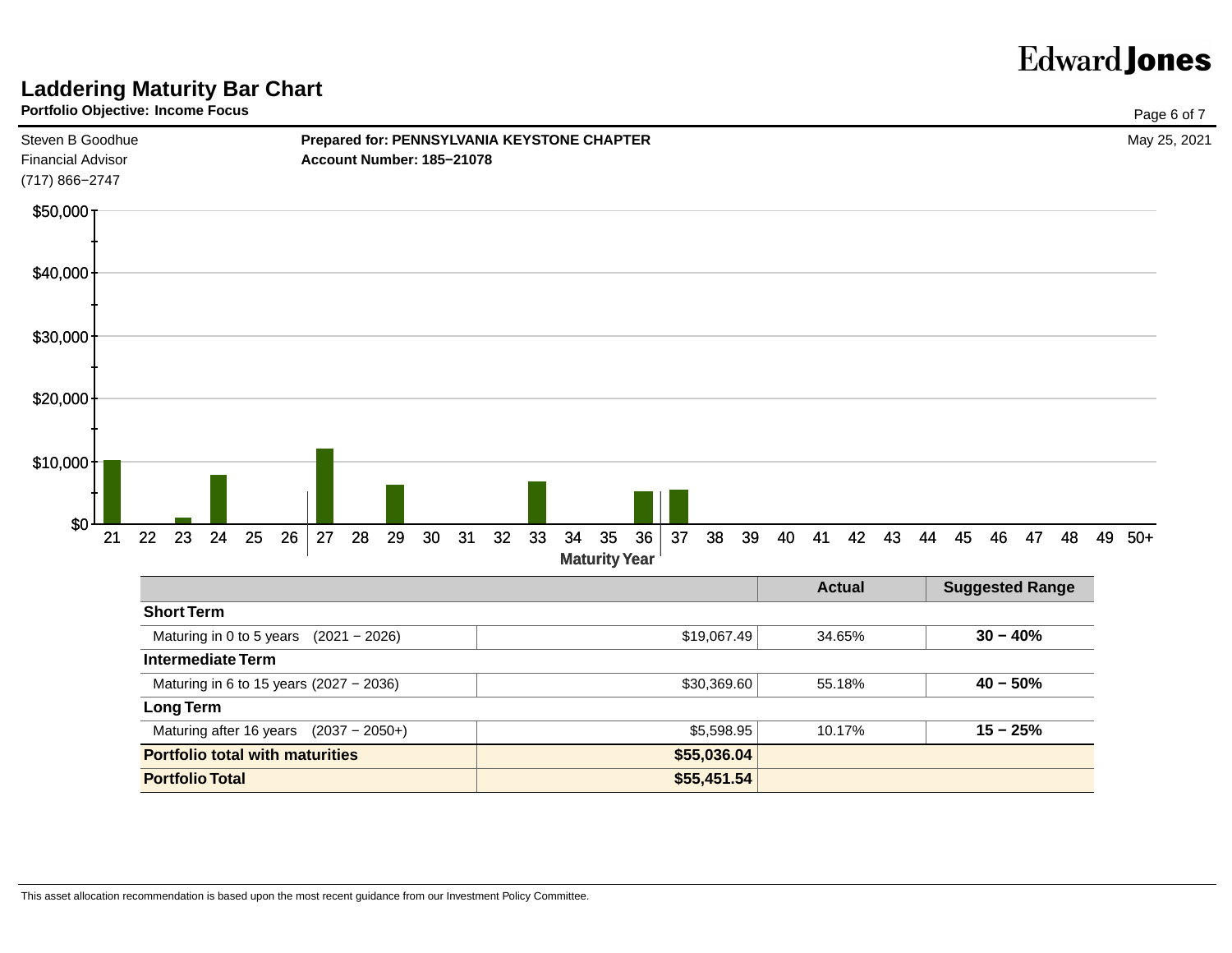## **Fixed Income by Product Type Detail**

**Portfolio Objective: Income Focus**

|                          | Portfolio Objective: Income Focus |        |                                                                                 |          |                           |             |           |                      |           |         |          | Page 7 of 7  |
|--------------------------|-----------------------------------|--------|---------------------------------------------------------------------------------|----------|---------------------------|-------------|-----------|----------------------|-----------|---------|----------|--------------|
|                          | Steven B Goodhue                  |        | Prepared for: PENNSYLVANIA KEYSTONE CHAPTER                                     |          |                           |             |           |                      |           |         |          | May 25, 2021 |
| <b>Financial Advisor</b> |                                   |        | Account Number: 185-21078                                                       |          |                           |             |           |                      |           |         |          |              |
| (717) 866-2747           |                                   |        |                                                                                 |          |                           |             |           |                      |           |         |          |              |
| Held                     |                                   | Coupon |                                                                                 | Maturity |                           | Percent     |           | <b>Credit Rating</b> |           |         | Current  | Percent      |
| By                       | Quantity                          | Rate   | <b>Investment Name</b>                                                          | Date     | Sector                    | Of Category |           | S&P Moody's Fitch    |           | Price   | Value    | Of Portfolio |
|                          | <b>Certificates of Deposit</b>    |        |                                                                                 |          |                           |             |           |                      |           |         |          |              |
|                          | 1000                              |        | 3.30% GS BANK FORMERLY GE CAPITAL CD                                            | 11/15/23 |                           |             |           |                      |           | 107.696 | 1,077    | 1.94%        |
| J                        | 1000                              |        | 3.30% GS BANK FORMERLY GE CAPITAL CD                                            | 03/14/24 |                           |             |           |                      |           | 108.028 | 1,080    | 1.95%        |
| J                        | 1000                              |        | 3.10% STATE BANK OF INDIA CD                                                    | 12/05/24 |                           |             |           |                      |           | 110.050 | 1,101    | 1.98%        |
|                          |                                   |        | <b>Total</b>                                                                    |          |                           |             |           |                      |           |         | \$3,258  | 5.87%        |
|                          |                                   |        |                                                                                 |          |                           |             |           |                      |           |         |          |              |
|                          | <b>Municipal Bonds</b>            |        |                                                                                 |          |                           |             |           |                      |           |         |          |              |
|                          | 10000                             |        | 6.22% MERCED CA UN HIGH SCH DIST B1                                             | 08/01/21 | <b>General Obligation</b> | 19.51%      | $A+$      | <b>NR</b>            | $AA-$     | 101.006 | 10,101   | 18.22%       |
| J                        | 5000                              |        | 6.55% WEST CONTRA COSTA CA UNI SCH                                              | 08/01/24 | <b>General Obligation</b> | 11.03%      | AA        | A <sub>1</sub>       | $A+$      | 114.183 | 5,709    | 10.30%       |
| Π.                       | 5000                              |        | 5.00% MEMPHIS TN GO RFDG SER 2014B                                              | 04/01/27 | <b>General Obligation</b> | 10.90%      | AA        | Aa2                  |           | 112.893 | 5,645    | 10.18%       |
| J                        | 5000                              |        | 5.75% LOS ANGELES CA UNI SCH BAB GO                                             | 07/01/29 | <b>General Obligation</b> | 12.06%      | $A+$      | Aa3                  |           | 124.906 | 6,245    | 11.26%       |
|                          | 5000                              |        | 6.36% COOK CNTY IL GO BUILD AMER BDS                                            | 11/15/33 | <b>General Obligation</b> | 13.00%      | $A+$      | A2                   | $A+$      | 134.606 | 6,730    | 12.14%       |
| J                        | 5000                              |        | 3.25% ADAMS CNTY IL SCH DIST #172 GO                                            | 02/01/36 | <b>General Obligation</b> | 10.27%      | AA        | <b>NR</b>            |           | 106.373 | 5,319    | 9.59%        |
|                          |                                   |        | General Obligation (suggested range 30 - 80%)                                   |          |                           | 76.77%      |           |                      |           |         | \$39,749 | 71.68%       |
|                          |                                   |        |                                                                                 |          |                           |             |           |                      |           |         |          |              |
| J                        | 5000                              |        | 7.00% MODESTO CA CITY SCHS JT PWRS                                              | 06/01/27 | Education                 | 12.42%      | <b>NR</b> | A <sub>1</sub>       |           | 128.614 | 6,431    | 11.60%       |
|                          |                                   |        | Education (suggested range < 10%)                                               |          |                           | 12.42%      |           |                      |           |         | \$6,431  | 11.60%       |
|                          |                                   |        |                                                                                 |          |                           |             |           |                      |           |         |          |              |
| J                        | 5000                              |        | 4.12% ILLINOIS FIN AUTH REV SER A                                               | 11/15/37 | <b>Health Care</b>        | 10.81%      | A         | A3                   | <b>WD</b> | 111.979 | 5,599    | 10.10%       |
|                          |                                   |        | Health Care (suggested range < 5%)                                              |          |                           | 10.81%      |           |                      |           |         | \$5,599  | 10.10%       |
|                          |                                   |        | <b>Municipal Total</b>                                                          |          |                           | 100.00%     |           |                      |           |         | \$51,778 | 93.38%       |
|                          |                                   |        |                                                                                 |          |                           |             |           |                      |           |         |          |              |
|                          |                                   |        | Income Total                                                                    |          |                           |             |           |                      |           |         | \$55,036 | 99.25%       |
|                          |                                   |        |                                                                                 |          |                           |             |           |                      |           |         |          |              |
|                          |                                   |        | <b>Overall Portfolio Total (Including Assets Excluded from Diversification)</b> |          |                           |             |           |                      |           |         | \$55,452 |              |

NR-Nonrated--Rating service does not currently have an outstanding rating for the issue. Yields, prices, and values are based on the time this portfolio analysis was created and subject to change. Standard & Poor's, Moody' may be shown for certain securities. These ratings should not be considered an indication of future performance. **Assets Held By: C−Client outside Edward Jones J−Edward Jones V−Vendor P−Proposed Investment**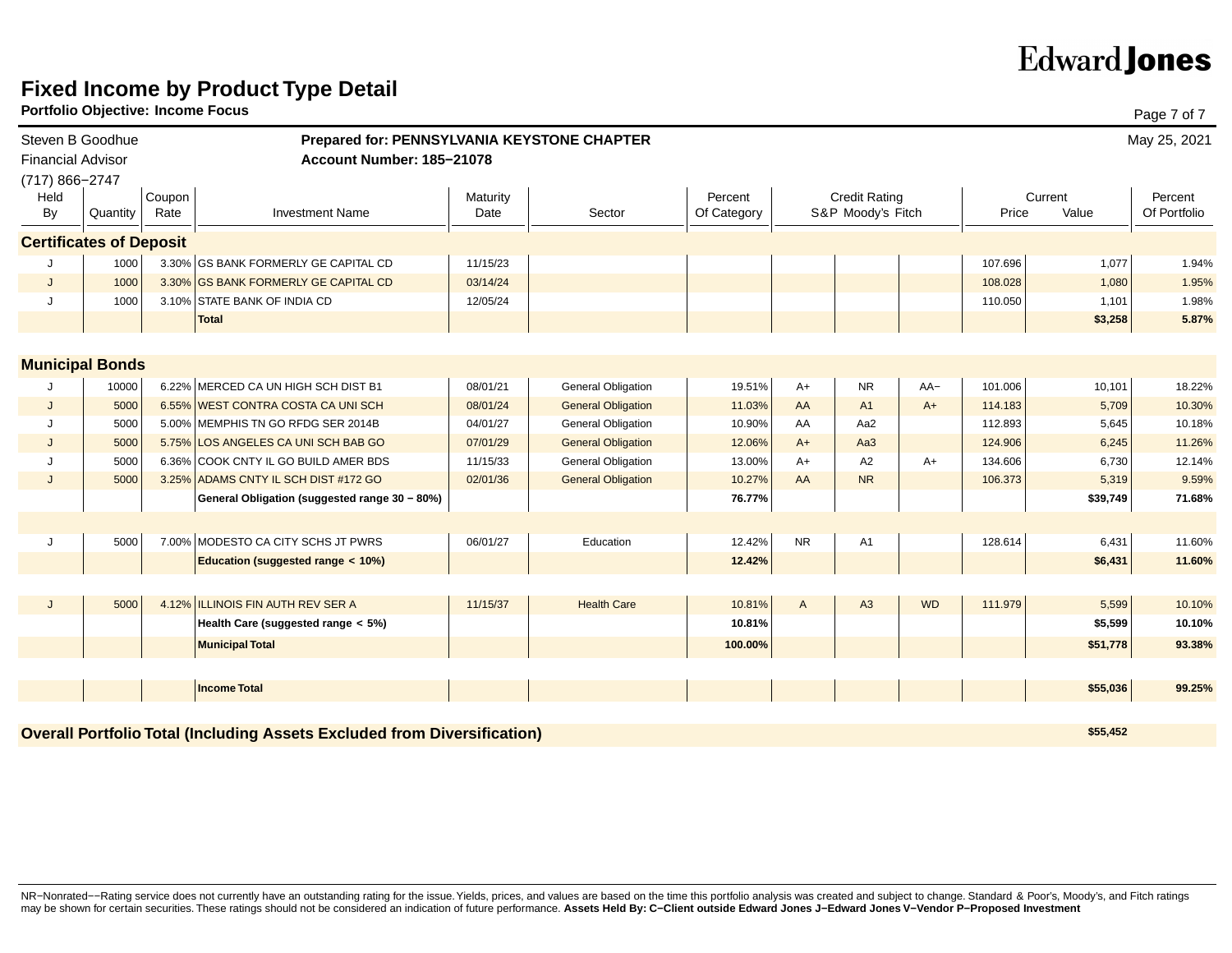

## Bill To Date: 6/1/2021

Pennsylvania Keystone Chapter of SWANA 1610 Russell Road, Lebanon, PA 17046

| <b>Admin &amp; Marketing</b>         | <b>Amount</b> |
|--------------------------------------|---------------|
| Hours for May 1, 2021 - May 31, 2021 | \$554.48      |
| Mileage                              | \$8.35        |
| Phone                                | \$60.00       |
| Internet                             | \$30.00       |
| Total Admin & Marketing              | \$652.83      |

| Columni | Amount |
|---------|--------|
|         |        |
|         |        |
|         |        |
| Total   |        |

May Total: \$652.83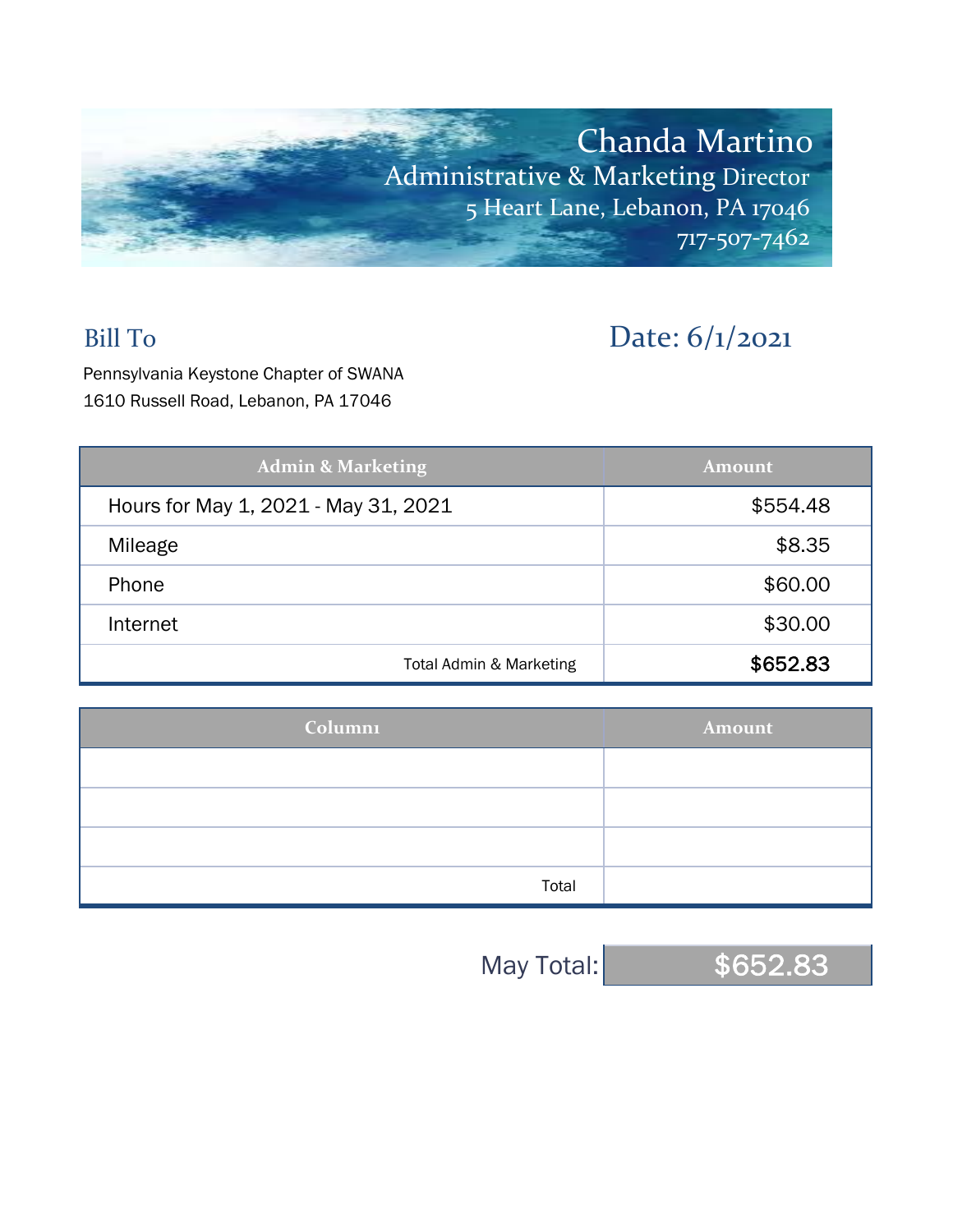|                    | Pennsylvania Keystone Chapter of SWANA<br><b>Administrative and Marketing Director</b> |                                                                                    |              |                  |             |                        |               |        |  |  |
|--------------------|----------------------------------------------------------------------------------------|------------------------------------------------------------------------------------|--------------|------------------|-------------|------------------------|---------------|--------|--|--|
|                    | May 1, 2021 - May 31, 2021                                                             |                                                                                    |              |                  |             |                        |               |        |  |  |
| Date               | <b>Mileage</b>                                                                         |                                                                                    | General      | <b>Fall Conf</b> | Roadeo      | MiniTech   Total Hours |               |        |  |  |
| 1-May              |                                                                                        | scholarship email                                                                  | 0.25         |                  |             |                        |               | 0.25   |  |  |
| 3-May              | 7.2                                                                                    | GLRA - mail, minutes, website update, email, safety update, expiring members email | $\sqrt{2}$   |                  |             |                        |               | 2      |  |  |
| 4-May              |                                                                                        | email, monthly docs, phone invoice troubleshoot, BOD reports                       | $\mathbf{1}$ |                  |             |                        |               | 1      |  |  |
| 5-May              |                                                                                        | meeting packet, email, timesheet, invoice                                          | 1.75         |                  |             |                        |               | 1.75   |  |  |
| 6-May              |                                                                                        | BOD meeting, meeting prep, email                                                   | 2.25         |                  |             |                        |               | 2.25   |  |  |
| 18-May             |                                                                                        | emails, call w pres                                                                | $1.5\,$      |                  |             |                        |               | 1.5    |  |  |
| 24-May             | 7.2                                                                                    | GLRA - mail, email, advocacy alert, financial docs, BOD meeting prep               | 2.5          |                  |             |                        |               | 2.5    |  |  |
| 27-May             |                                                                                        | BOD meeting prep, email, website update                                            | 3.25         |                  |             |                        |               | 3.25   |  |  |
|                    |                                                                                        |                                                                                    |              |                  |             |                        |               | 0      |  |  |
|                    |                                                                                        |                                                                                    |              |                  |             |                        |               | 0      |  |  |
|                    |                                                                                        |                                                                                    |              |                  |             |                        |               | 0      |  |  |
|                    |                                                                                        |                                                                                    |              |                  |             |                        |               |        |  |  |
|                    |                                                                                        |                                                                                    |              |                  |             |                        |               |        |  |  |
|                    |                                                                                        | <b>Total May Hours</b>                                                             | 14.5         | 0                | $\mathbf 0$ | $\mathbf 0$            |               | 14.5   |  |  |
| <b>Total Miles</b> | 14.4                                                                                   |                                                                                    | 554.48<br>\$ | \$               | \$          | \$                     |               |        |  |  |
|                    |                                                                                        |                                                                                    |              |                  |             |                        |               |        |  |  |
|                    |                                                                                        |                                                                                    |              |                  |             |                        |               |        |  |  |
|                    |                                                                                        |                                                                                    |              |                  |             | <b>TIME</b>            | Ŝ.            | 554.48 |  |  |
|                    |                                                                                        |                                                                                    |              |                  |             | <b>MILEAGE</b>         | $\frac{1}{2}$ | 8.35   |  |  |
|                    |                                                                                        |                                                                                    |              |                  |             | <b>PHONE</b>           | <b>S</b>      | 60.00  |  |  |
|                    |                                                                                        |                                                                                    |              |                  |             | <b>INTERNET</b>        | -\$           | 30.00  |  |  |
|                    |                                                                                        |                                                                                    |              |                  |             | <b>MAY TOTAL</b>       | Ŝ             | 652.83 |  |  |
|                    |                                                                                        | 1st QTD Hours                                                                      | 81.5         | 0.5              | 0           | 0                      |               | 82     |  |  |
|                    |                                                                                        | 2nd QTD Hours                                                                      | 55.75        | 0.25             | 0           | 1.75                   |               | 57.75  |  |  |
|                    |                                                                                        | 3rd QTD Hours                                                                      | 29           | 0.25             | 0           | 10.75                  |               | 40     |  |  |
|                    |                                                                                        | 4th QTD Hours                                                                      | 0            | 0                | 0           | 0                      |               | 0      |  |  |
|                    |                                                                                        | <b>YTD hours</b>                                                                   | 166.25       | $\mathbf{1}$     | 0           | 12.5                   |               | 179.75 |  |  |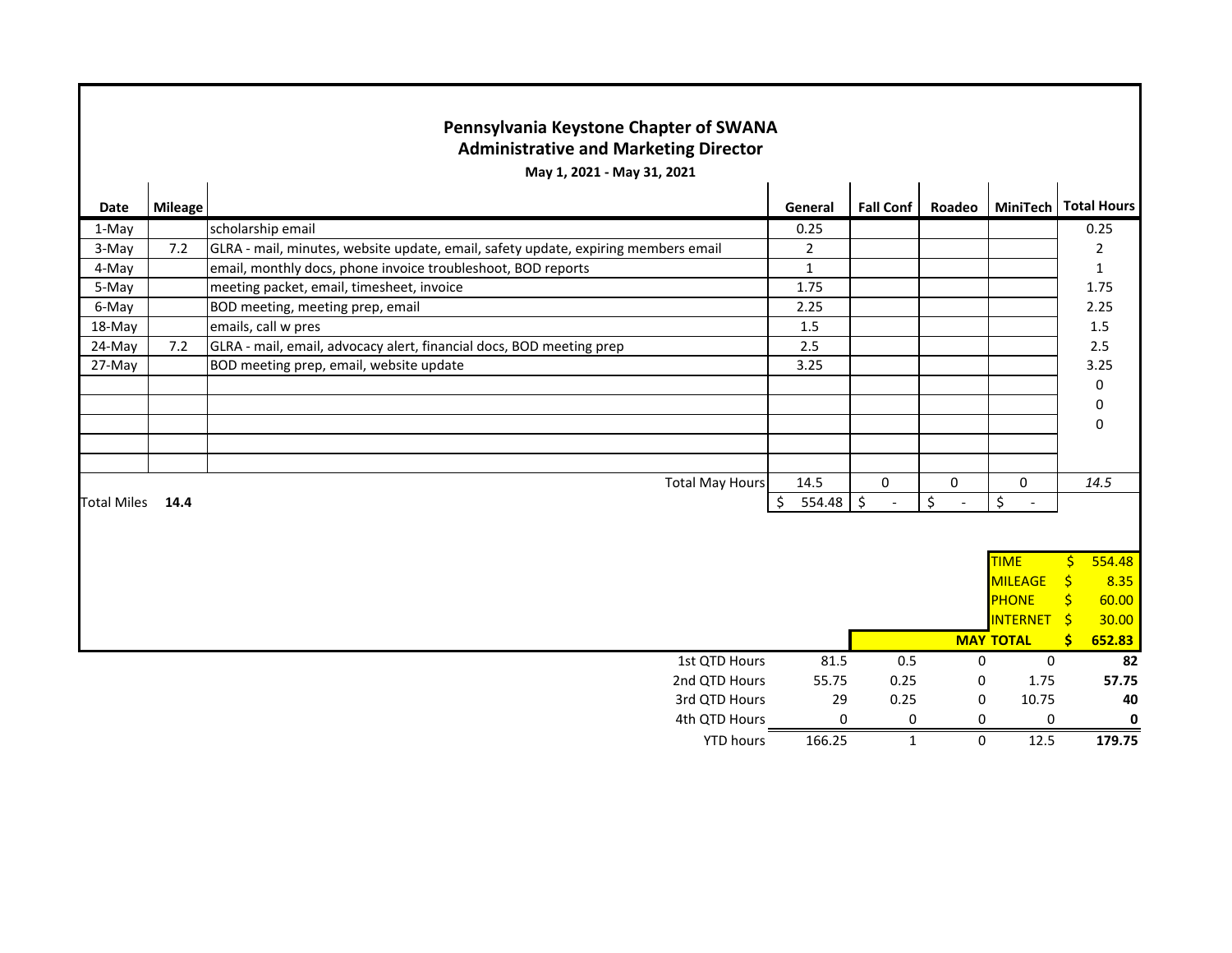## **Advisory Board Report June 3, 2021**

## **Recent Activity**

- SWANA's Finance Committee is not proposing to increase dues for the 3<sup>rd</sup> year in a row
- It continues to be a challenge to retain members
- David Biderman has been appointed to the Department of Commerce's Environmental Technologies Trade Advisory Committee

## **Future WASTECONs & SOARs:**

2021: SOAR (Sustainability Operations Actions and Resources – replaces SWANApalooza going forward) will be held virtually :

- June 15, 2021 Virtual Sustainable Materials Management Summit
- June 17, 2021 Virtual Landfill Challenges Summit

Cost will be \$99.00 each

2021: WASTECON Orlando – November 1-4 2022: SOAR Kansas City – March 21-24, 2022 2024: WASTECON Dallas – October 21-24, 2024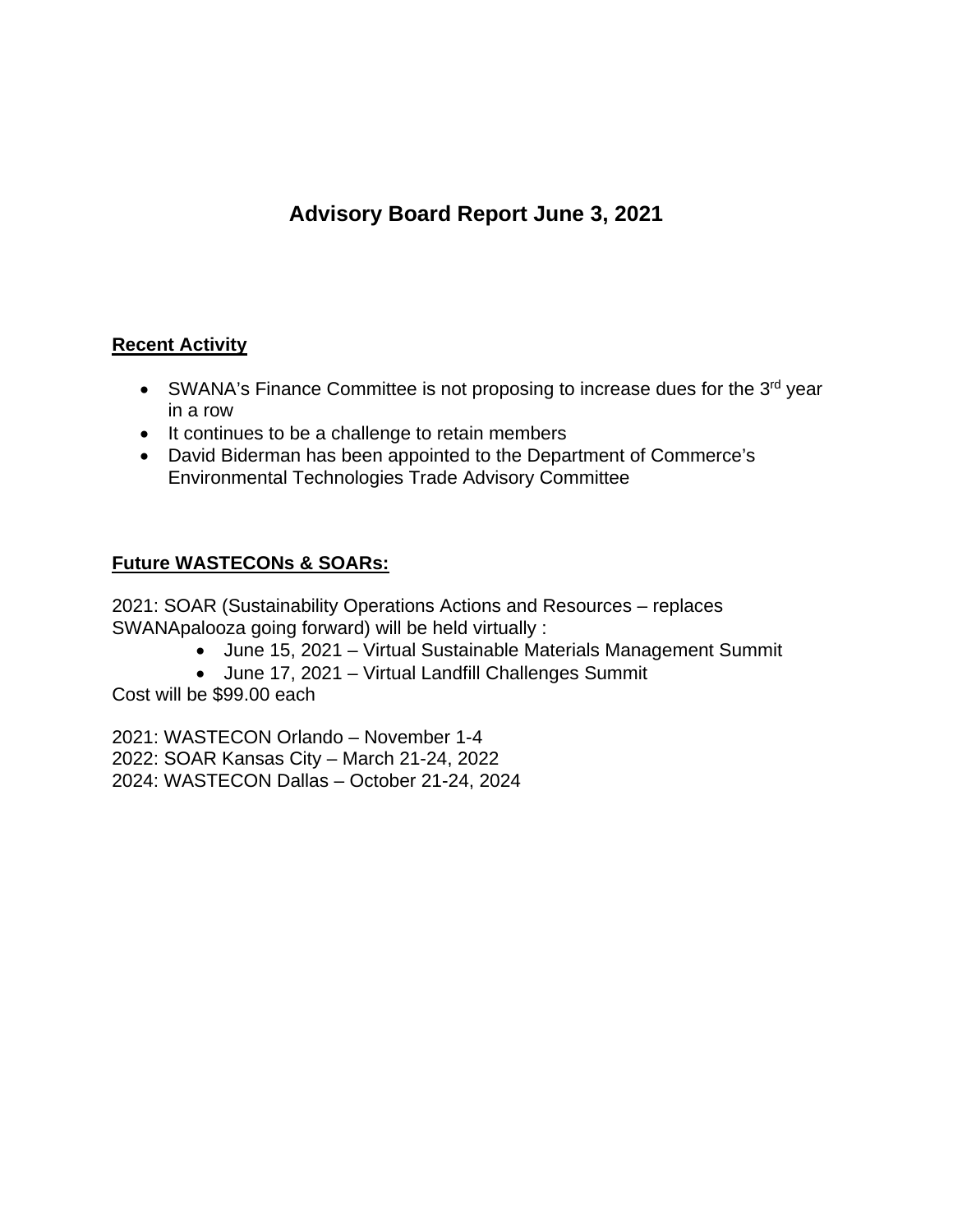

May 18, 2021

The Honorable Tom Wolf Governor of Pennsylvania 508 Main Capitol Building Harrisburg, PA 17120

Dear Governor Wolf,

**RE:** Regular Session 2021-2022 House Bill 255 Placing Special Funds Including the Recycling Fund into the General Fund

Despite the many good reasons for dedicated funds, the legislature has more and more often dipped into these "savings accounts" to balance the General Fund budget. Currently, House Bill 255 looks yet again to redirect special funds. This legislation would bypass the deposit of these funds into separate special fund accounts and deposit such funds directly into the general fund.

- $\checkmark$  One of those special funds, the Recycling Fund, established by the Municipal Waste Planning, Recycling and Waste Reduction Act (Act 101 of 1988), mandated a number of waste management and recycling responsibilities to a multitude of municipalities (cities, townships, boroughs, & counties) across the state. **Without these funds 475 local municipalities and all 67 counties are left with another unfunded mandate.**
- **The Recycling Fund is insufficient and does not meet the needs of these mandated communities. Removing the special designation will remove the protection designated to these funds; further diminishing state grant offerings.** The Department of Environmental Protection (Department), the state agency designated in Act 101 to annually report the status of this fund to the legislature, has provided testimony  $1$  indicating that there are fewer available funds to distribute so they have adjusted how much is distributed, and added additional requirements to access those funds.
- **There is a false idea that there are surpluses in the Recycling Fund when in reality these are encumbered funds set aside for mandated communities.** As such they have been a regular target of fund balance raids for filling the state budget deficits<sup>2</sup>.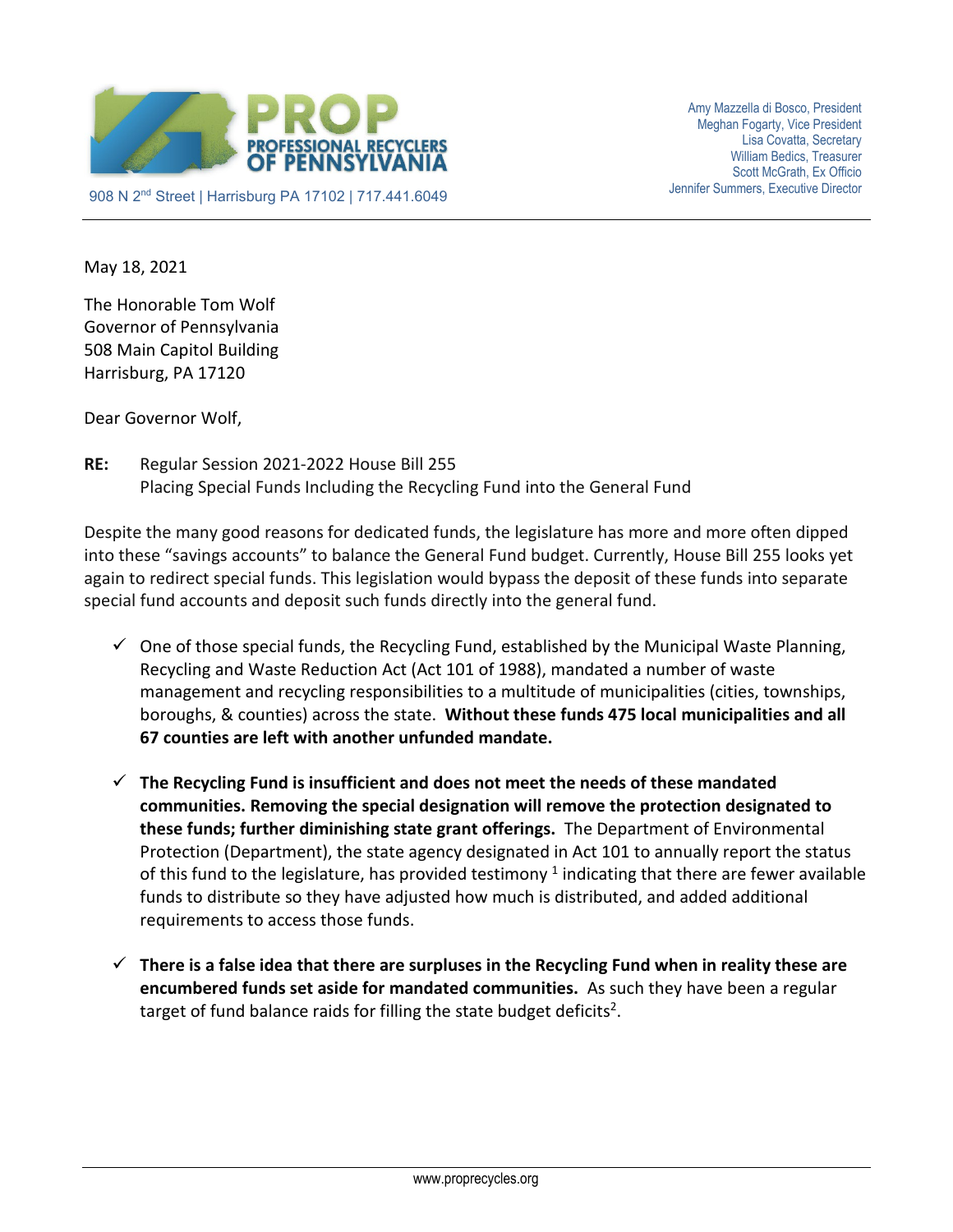- $\checkmark$  In addition to the \$115 million taken from the Recycling Fund in the 1990s, just short of \$100 million has been taken from the State Recycling Fund in the last dozen years:
	- $\circ$  2008/09 \$15 million
	- $\circ$  2016/17 \$9 million
	- $\circ$  2017/18 \$15 million
	- o 2019/20 \$10 million
	- $O$  2020/21 \$50 million

This latest raid of \$50 million is by far the most impactful one to date and will impact the ability of the Department to award future recycling grants.

## **There are a number of complexities to recycling:**

- o **S**ignificant market swings and contamination issues have impacted recycling economics.
- o Challenges of special waste programs (especially the Covered Device Recycling Act or Act 108 of 2010) have left a significant portion of the state's population with very limited and expensive options for the recycling of electronics and other special wastes.<sup>3</sup>
- **When you support recycling programs you are supporting Pennsylvania's economy and the jobs that these associated industries provide to our local residents.** If recycling programs are forced to close due to lack of funding then the feedstock that these programs supply to our state's recycling industries comes to a halt. In 2017, Pennsylvania Recycling Markets Center (RMC) released an economic study<sup>4</sup> that evaluated the economic impact of recycling within our state. The Pennsylvania recycling industry and marketplace:
	- o **S**upported 175,586 jobs
	- o Stimulated \$50.9 billion in sales
	- o Produced \$511.2 billion in wages.
	- o Wages were 23% above the Pennsylvania average
	- o \$22.6 billion was contributed to PA's Gross State Product
	- $\circ$  \$4.4 billion was paid in federal, state, and local taxes.

Recycling's significance to the state's economy is significant and the Recycling Fund's investments have benefitted us environmentally and economically. The loss of program funding brought about by House Bill 255 undermines those investments.

The General Assembly has set aside special dedicated funding, like the Recycling Fund, for important programs for many decades, reasoning that:

- The program is important enough that a steady funding stream should be in place.
- It is especially important that programs which need consistent funding and investments don't see wild fluctuations in that funding brought about by the peaks and valleys of legislative interests and the vagaries of year-to-year funding struggles.
- Special revenue funds provide an extra level of accountability and transparency ensuring that specific fees will go toward that intended purpose.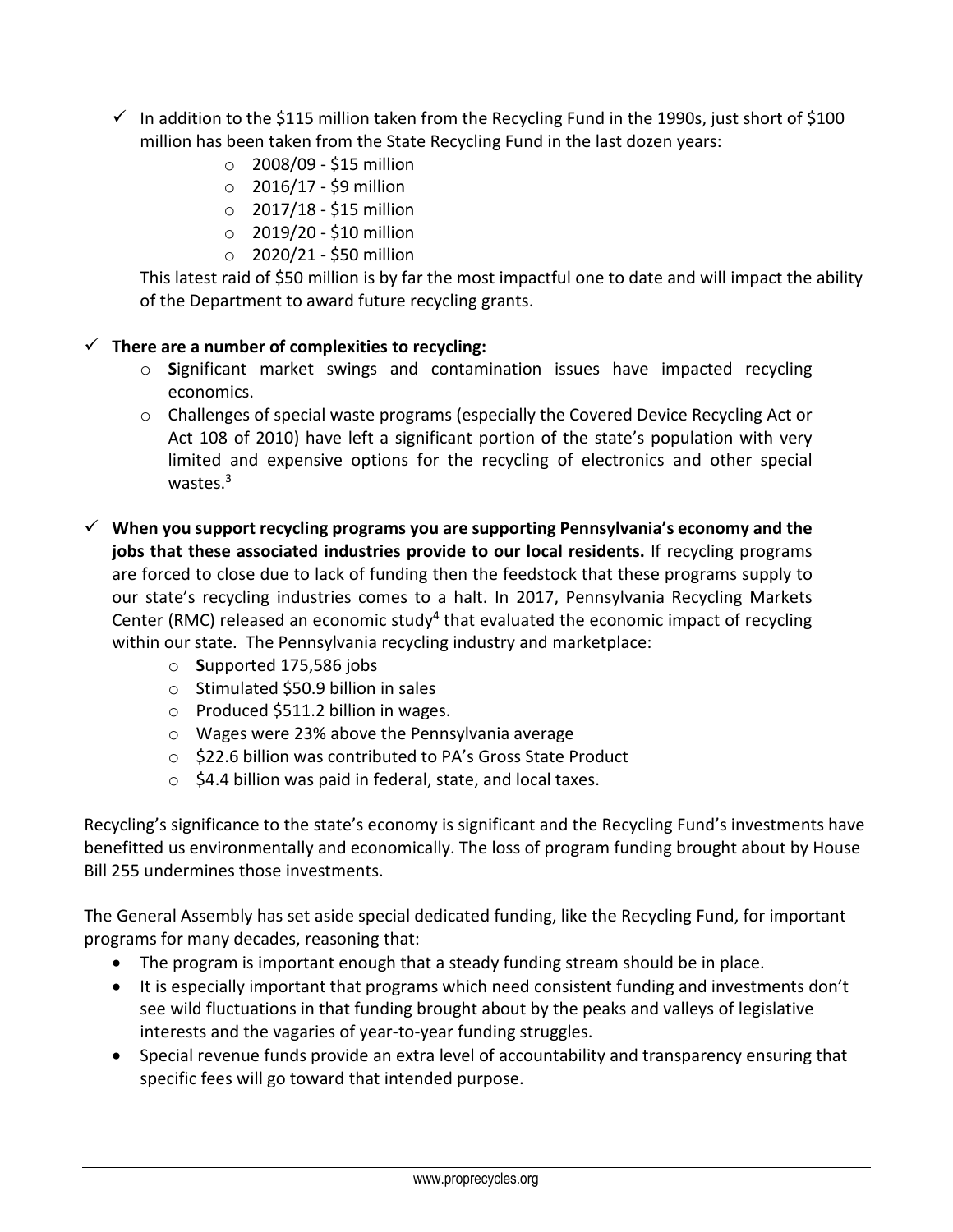Let's remember why these funds exist and endeavor to preserve, rather than undermine them.

Sincerely,

Veronica Harris Jennifer Summers Legislative Committee Chairperson **Executive Director** Executive Director Professional Recyclers of Pennsylvania Professional Recyclers of Pennsylvania [VHarris@MontcoPA.org](mailto:VHarris@MontcoPA.org) [Jennifer@PROPRecycles.org](mailto:Jennifer@PROPRecycles.org) Phone: 610-278-3744 Phone: 717-441-6049

Cc Lt. Governor John Fetterman Sponsor Rep. Seth Grove House Appropriations Committee

 $\overline{\phantom{a}}$  , and the contract of the contract of the contract of the contract of the contract of the contract of the contract of the contract of the contract of the contract of the contract of the contract of the contrac

 $1$  Deputy Secretary for Waste, Air, Radiation and Remediation, testimony before the Joint Legislative Conservation Committee on the Municipal Waste Planning, Recycling and Waste Reduction Act on June 13, 2017

<sup>&</sup>lt;sup>2</sup> Gueorgui Tochev, Budget Analyst Budget Primer, Recycling Fund, House Appropriations Committee September 6, 2019

<sup>&</sup>lt;sup>3</sup> The Current State of Recycling in Pennsylvania: An article from County Commissioners Association of PA's Pennsylvania County News magazine, Spring 2020

<sup>&</sup>lt;sup>4</sup> The Economic Contributions of Recycling to the Pennsylvania Economy: A report of the Pennsylvania Recycling Markets Center, June 2017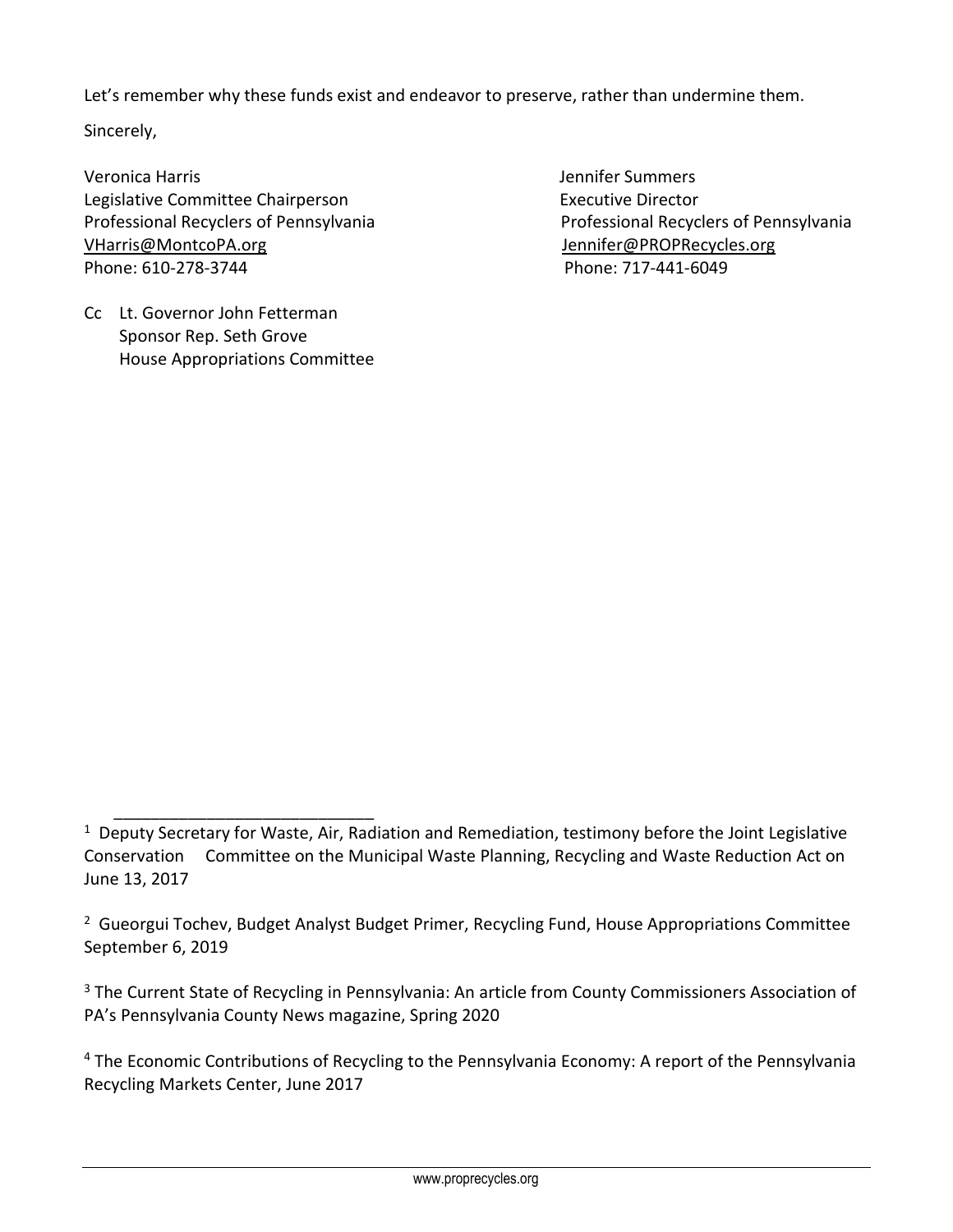## Keystone SWANA Chapter Board of Directors:

The Keystone SWANA Chapter received four (4) applications for the Category I scholarship for graduating high school seniors that have been accepted for enrollment in a junior college, four-year college, or a university.

All applications were submitted to the Keystone SWANA Chapter before or on the due date of May 1, 2021. All three committee members (Tom Lock, Denise Wessels, Bob Watts, Chuck Raudenbush and Dan Brown) evaluated all four applications and graded applications based on academics, community activities, and extracurricular activities. Lastly, each applicant was required to write a one-page discussion on the applicant's view on the roles of a solid waste management aspect in addressing an environmental issue currently in the news.

The results of the committee's recommendations are as follows for each applicant's percentage of the allocated scholarship funds:

| <b>Cat I Final</b><br><b>Recommendations</b> | <b>Applicant</b>      | <b>Scholarship %</b> | Scholarship<br><b>Amount</b> |
|----------------------------------------------|-----------------------|----------------------|------------------------------|
|                                              | <b>Jacob Martino</b>  | 30%                  | \$1,900.00                   |
| ר                                            | Victoria Tafuto       | 27%                  | \$1,600.00                   |
| З                                            | <b>Nicholas Wigle</b> | 26%                  | \$1,500.00                   |
| 4                                            | <b>Mason Casey</b>    | 17%                  | \$1,000.00                   |
|                                              | <b>Total</b>          | 100.0%               | \$6,000.00                   |

The committee determined that the four (4) candidates provided exemplary academics, community service, extracurricular activity, and current views of the solid waste industry to evenly divide the total scholarship amount approved for 2021.

Respectfully submitted,

Daniel a. Brown

Daniel Brown Keystone SWANA Scholarship Committee Chair